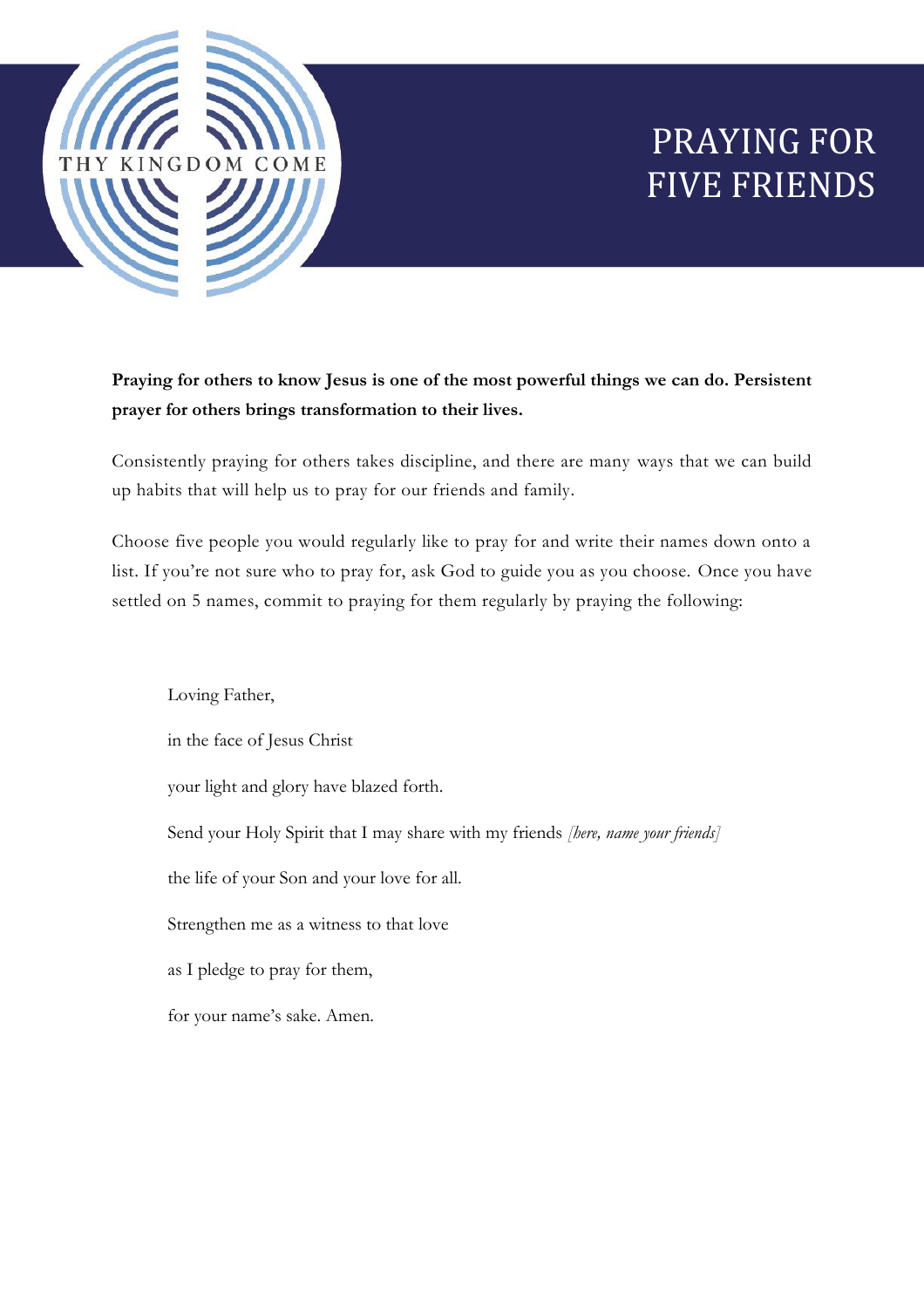*Here are five easy ways to pray for five people regularly. Choose the one that suits you best.*

#### 1. PIECE OF STRING

Take a piece of string or cord, and tie five knots in it to represent each of the five people you have committed to pray for. You could carry the knotted string in your pocket, tie it round your wrist or place it somewhere that you'll see it regularly. Use the knots to remind you to pray for each person on your list of five.

#### 2. SMALL STONES

Find five small stones (light coloured ones are best) and write each of the people on your list onto each of the stones. Place them on your desk, bedside table or fireplace as a reminder to pray. Alternatively, you could place each stone in a different room of your home and pray for each person as you enter or leave the room.

## 3. BUSINESS PRAYER CARD OR BOOKMARK

Grab a piece of card that will easily fit inside your wallet, purse or book. Write your list of five names onto the card before putting it in your wallet or book. Use this card as a daily reminder to pray for them.

## 4. PRAYER ALERTS

Add your list of five people to the alerts section of your phone and set reminders to pray for them. You could choose one name per day, or pray for all five across your day. Remember to set alerts for a suitable time where you can stop to pray for your list.

# 5. POST-IT NOTES

Use five post-it notes and write one name onto each. Stick them onto your mirror, above your bed or somewhere that you'll see them regularly and will be reminded to pray.